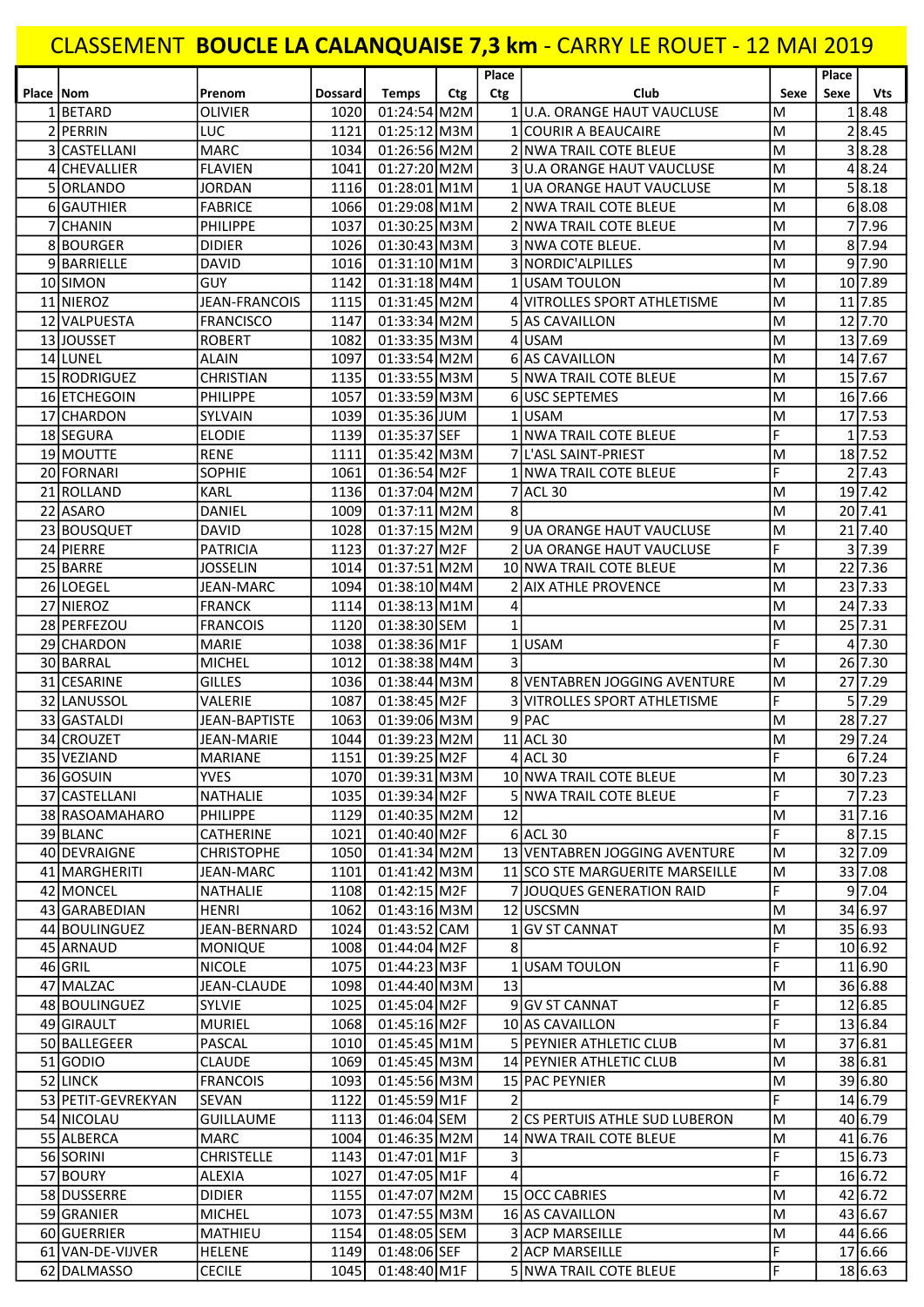|    | 63 ANNE                     | ARMELLE                 | 1006         | 01:48:57 M3F                 |          | $2$ JGR                             | F | 19 6.61              |
|----|-----------------------------|-------------------------|--------------|------------------------------|----------|-------------------------------------|---|----------------------|
|    | 64 MARASTI                  | <b>YVES</b>             | 1099         | 01:49:26 M1M                 |          | 6 ROGNAC ATHLETIC CLUB              | M | 45 6.58              |
|    | 65 MENDEZ                   | CHANTAL                 | 1104         | 01:49:36 M2F                 |          | $11$ JGR                            | F | 20 6.57              |
|    | 66 AMOROSO                  | LAURENT                 | 1005         | 01:50:08 M1M                 |          | 7 NWA TRAIL COTE BLEUE              | M | 46 6.54              |
| 67 | <b>ILOUBET</b>              | <b>GISELE</b>           | 1096         | 01:50:10 M3F                 |          | 3 NWA TRAIL COTE BLEUE              | F | $\overline{21 6.54}$ |
|    | 68 DANESI                   | ALAIN                   | 1046         | 01:50:10 M3M                 |          | 17 NWA TRAIL COTE BLEUE             | M | 47 6.54              |
|    | 69 BARBARA                  | <b>GUY</b>              | 1011         | 01:50:11 M4M                 |          | 4 AS CAVAILLON                      | M | 48 6.53              |
|    | 70 ANTOULY                  | <b>ELIANE</b>           | 1007         | 01:50:17 M2F                 |          | 12 ATHLE SANTE LOISIRS ST PRIEST 07 | F | 22 6.53              |
|    | 71 RAMIREZ                  | <b>SOFIA</b>            | 1127         | 01:50:18 M1F                 |          | 6 AS CAVAILLON                      | F | 23 6.53              |
|    | 72 BESSETTES-CHABBER EMILIE |                         | 1019         | 01:51:00 SEF                 |          | 3 ROGNAC ATHLETIC CLUB              | F | 24 6.49              |
|    | 73 TOURNIE                  | LAURENT                 | 1146         | 01:51:03 M1M                 |          | 8 ROGNAC ATHLETIC CLUB              | M | 49 6.48              |
|    | 74 RIQUIER                  | <b>MARC</b>             | 1133         | 01:51:23 M4M                 |          | 5 PEYNIER ATHLETIC CLUB             | M | 50 6.46              |
|    | 75 LINCK                    | <b>DANIELE</b>          | 1092         | 01:51:23 M3F                 |          | 4 PAC PEYNIER                       | F | 25 6.46              |
|    | 76 BOUVIER                  | <b>PHILIPPE</b>         | 1029         | 01:51:23 M3M                 |          | 18 NWA TRAIL COTE BLEUE             | M | 51 6.46              |
|    |                             |                         |              |                              |          | 19 CSPCG 13                         |   | 52 6.46              |
|    | 77 DEVEZE                   | <b>JEAN-CLAUDE</b>      | 1049         | 01:51:32 M3M                 |          |                                     | M |                      |
|    | 78 GUERRERO                 | <b>CLAUDE</b>           | 1076         | 01:51:35 M2M                 |          | 16 VENTABREN JOGGING AVENTURE       | M | 53 6.45              |
|    | 79 EMMANUELLI               | <b>RICHARD</b>          | 1056         | 01:52:45 M3M                 |          | 20 USCSMN                           | M | 54 6.39              |
|    | 80 GRANGER                  | <b>BEATRICE</b>         | 1072         | 01:52:47 M1F                 |          | 7USCSMN                             | F | 26 6.38              |
|    | 81 GUICHARD                 | <b>JACQUELINE</b>       | 1077         | 01:53:15 M2F                 |          | 13 NWA TRAIL COTE BLEUE             | F | 27 6.36              |
|    | 82 SERRET                   | <b>ELODIE</b>           | 1141         | 01:53:16 M1F                 | 8        |                                     | F | 28 6.36              |
|    | 83 PROUVEUR                 | <b>JOCELYNE</b>         | 1125         | 01:53:32 M2F                 |          | 14 AS CAVAILLON                     | F | 29 6.34              |
|    | 84 ORTUNO                   | LAETITIA                | 1117         | 01:53:46 M1F                 |          | 9 NWA TRAIL COTE BLEUE              | F | 30 6.33              |
|    | 85 BARRIELLE                | <b>AUDREY</b>           | 1015         | 01:53:49 M1F                 |          | 10 NORDIC' ALPILLES                 | F | 31 6.33              |
|    | 86 HOYUELA                  | <b>PHILIPPE</b>         | 1080         | 01:53:51 M2M                 |          | 17 ROGNAC ATHLETIC CLUB             | M | 55 6.32              |
|    | 87 ROUX                     | <b>PASCALE</b>          | 1138         | 01:53:52 M2F                 |          | 15 JOUQUES GENERATION RAID          | F | 32 6.32              |
| 88 | CLAIRAND                    | VERONIQUE               | 1043         | 01:54:03 M2F                 |          | 16 VENTABREN JOGGING AVENTURE       | F | 33 6.31              |
|    | 89 CANONGE                  | <b>PATRICK</b>          | 1033         | 01:54:07 M3M                 |          | 21 PEYNIER ATHLETIC CLUB            | M | 56 6.31              |
|    | 90 GASTALDI                 | <b>SYLVIE</b>           | 1064         | 01:55:15 M3F                 |          | 5 PEYNIER ATHLETIC CLUB             | F | 34 6.25              |
|    | 91 MARTIN                   | <b>VIRGINIE</b>         | 1102         | 01:55:18 M1F                 |          | 11 PEYNIER ATHLETIC CLUB            | F | 35 6.24              |
|    | 92 CANONGE                  | <b>CHRISTIANE</b>       | 1031         | 01:55:19 M3F                 |          | 6 PEYNIER ATHLETIC CLUB             | F | 36 6.24              |
|    | 93 ICARD                    | DELPHINE                | 1081         | 01:55:43 M1F                 |          | 12 AS CAVAILLON                     | F | 37 6.22              |
|    | 94 YANG                     | <b>RACHEL</b>           | 1152         | 01:55:59 SEF                 |          | $4$ ACL 30                          | F | 38 6.21              |
|    | 95 GAUDIN                   | <b>JACQUELINE</b>       | 1065         | 01:58:13 M3F                 |          | 7 SCO STE MARGUERITE MARSEILLE      | F | 39 6.09              |
|    | 96 DE-CUBBER                | <b>NADINE</b>           | 1047         | 01:58:13 M3F                 | 8        |                                     | F | 40 6.09              |
|    |                             |                         |              |                              |          |                                     |   |                      |
|    | 97 VAN-DEN-BERGHE           | <b>VERA</b>             | 1148         | 01:58:50 M3F                 |          | 9 VENTABREN JOGGING AVENTURE        | F | 41 6.06              |
|    | 98 EMMANUELLI               | <b>MICHELLE</b>         | 1055         | 02:00:09 M3F                 |          | 10 USCSMN                           | F | 42 5.99              |
|    |                             |                         |              |                              |          |                                     | F |                      |
|    | 99 HO                       | LILIANE                 | 1078<br>1053 | 02:00:42 M2F                 | 17<br>18 |                                     | F | 43 5.97              |
|    | 100 DUFLOT                  | <b>SYLVIE</b><br>SABINE | 1100         | 02:00:43 M2F<br>02:00:43 M2F | 19       |                                     | F | 44 5.96              |
|    | 101 MARCEL                  |                         |              |                              |          |                                     | F | 45 5.96              |
|    | 102 LAGRANGE                | <b>SYLVIE</b>           | 1086         | 02:00:44 M2F                 | 20       |                                     | F | 46 5.96              |
|    | 103 MOUTTE                  | <b>BRIGITTE</b>         | 1110         | 02:00:49 M3F                 |          | 11 ASL SAINT-PRIEST                 | F | 47 5.96              |
|    | 104 CANONGE                 | <b>FLORENCE</b>         | 1032         | 02:01:05 M2F                 |          | 21 AIXTRASPORTS                     |   | 48 5.95              |
|    | 105 BOMONT                  | <b>CORINNE</b>          | 1023         | 02:01:23 M1F                 |          | 13 NORDIC' ALPILLES                 | F | 49 5.93              |
|    | 106 LASSOUJADE-GABET        | <b>SYLVIE</b>           | 1088         | 02:01:24 M2F                 |          | 22 COMBES ET CRETES-AUBIGNAN 84     | F | 50 5.93              |
|    | 107 MAYEUR                  | <b>SOPHIE</b>           | 1103         | 02:01:52 M1F                 |          | 14 ROGNAC ATHLETIC CLUB             | F | 51 5.91              |
|    | 108 LAGEAT                  | ALAIN                   | 1084         | 02:02:02 M2M                 |          | 18 ROGNAC ATHLETIC CLUB             | M | 57 5.90              |
|    | 109 RISPOLI                 | <b>ALAIN</b>            | 1134         | 02:02:09 M2M                 |          | 19 LA ROUGUIERE                     | M | 58 5.89              |
|    | 110 BOESSER                 | <b>FRANCOIS</b>         | 1022         | 02:02:22 M4M                 | $6 \mid$ |                                     | M | 59 5.88              |
|    | 111 LAGEAT                  | <b>FLORENCE</b>         | 1085         | 02:02:36 M2F                 |          | 23 ROGNAC ATHLETIC CLUB             | F | 52 5.87              |
|    | 112 ALBERCA                 | <b>CECILE</b>           | 1003         | 02:03:14 M2F                 |          | 24 NWA TRAIL COTE BLEUE             | F | 53 5.84              |
|    | 113 TEILLET                 | SEVERINE                | 1145         | 02:03:26 M1F                 | 15       |                                     | F | 54 5.83              |
|    | 114 CIUTAD                  | <b>BERNARD</b>          | 1042         | 02:03:43 M3M                 | 22       |                                     | M | 60 5.82              |
|    | 115 RAPHAEL                 | <b>JEAN-PIERRE</b>      | 1128         | 02:04:15 M4M                 |          | 7 SCO STE MARGUERITE MARSEILLE      | M | 61 5.79              |
|    | 116JOYAUX                   | <b>GAELLE</b>           | 1083         | 02:04:28 M1F                 | 16       |                                     | F | 55 5.78              |
|    | 117 PLANCHER                | DENIS                   | 1156         | 02:04:35 M3M                 | 23       |                                     | M | 62 5.78              |
|    | 118 FASSERO                 | RICHARD                 | 1058         | 02:05:14 M1M                 |          | 9 NWA TRAIL COTE BLEUE              | M | 63 5.75              |
|    | 119 LAVALLIERE              | <b>JANINE</b>           | 1090         | 02:05:24 M3F                 |          | 12 VENTABREN JOGGING AVENTURE       | F | 56 5.74              |
|    | 120 DEVRAIGNE               | <b>FABIENNE</b>         | 1051         | 02:05:39 M2F                 |          | 25 VENTABREN JOGGING AVENTURE       | F | 57 5.73              |
|    | 121 MIEGE                   | ANNE-LISE               | 1107         | 02:05:51 M3F                 |          | 13 GV ST CANNAT                     | F | 58 5.72              |
|    | 122 GOTANEGRE               | <b>ANNE-MARIE</b>       | 1071         | 02:08:33 M3F                 |          | 14 CAF PIC SAINT LOUP               | F | 59 5.60              |
|    | $123$ LONG                  | <b>MARYLINE</b>         | 1095         | 02:10:50 M2F                 |          | 26 VENTABREN JOGGING AVENTURE       | F | 60 5.50              |
|    | 124 PASSE-ROUARD            | MAGALI                  | 1119         | 02:10:58 M2F                 |          | 27 VENTABREN JOGGING AVENTURE       | F | $61$ 5.50            |
|    | 125 GIRAUD                  | <b>PATRICIA</b>         | 1067         | 02:12:54 M2F                 | 28       |                                     | F | 62 5.42              |
|    | 126 RIOU-ANNICK             | <b>ANNICK</b>           | 1132         | 02:12:54 M3F                 |          | 15 UTLM                             | F | 63 5.42              |
|    | 127 DESMARCHELIER           | <b>PHILIPPE</b>         | 1048         | 02:15:34 M3M                 |          | 24 ROGNAC ATHLETIC CLUB             | M | 64 5.31              |